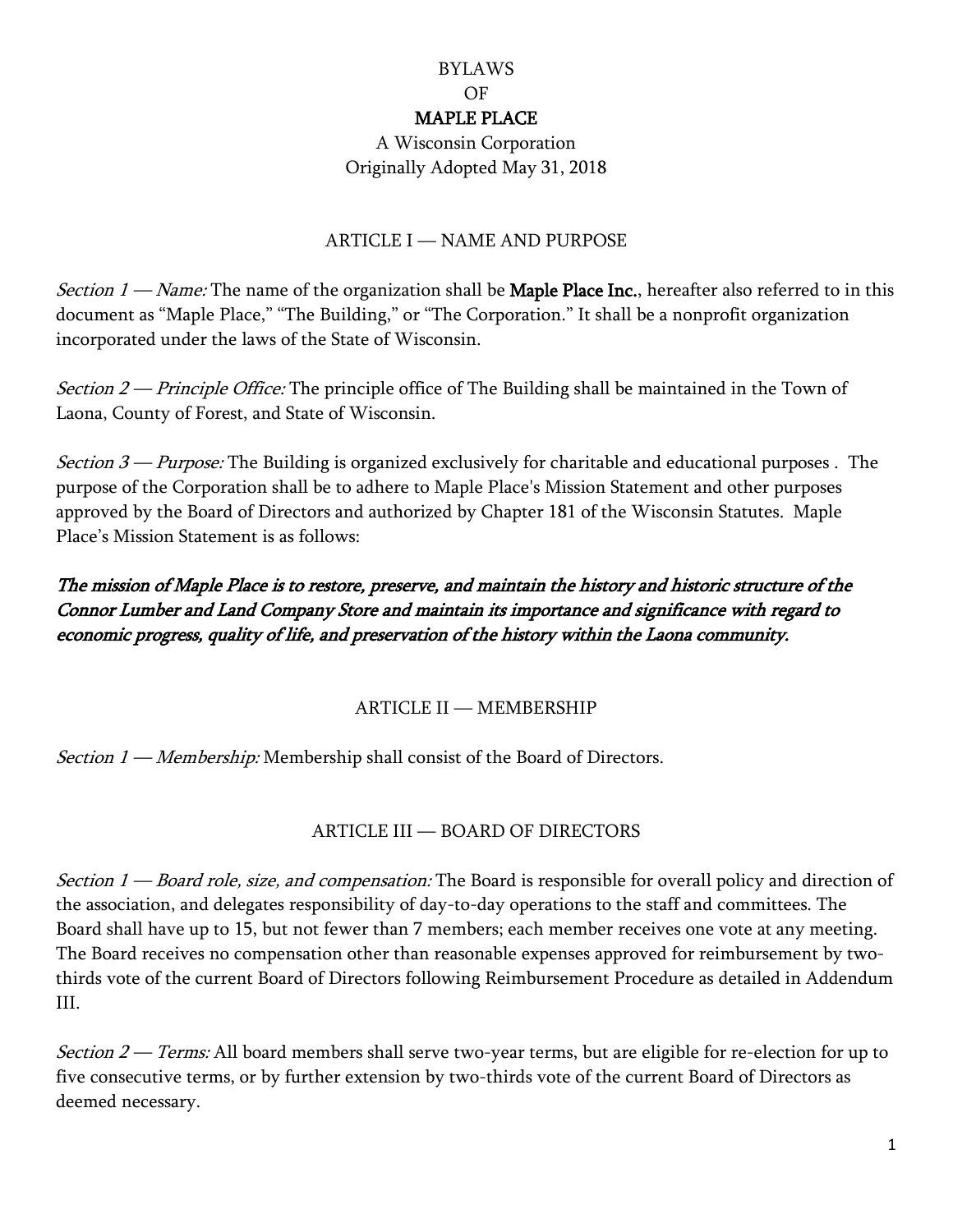Section  $3$  — Meetings and notice: The Board shall meet at least quarterly, at an agreed upon time and place. An official board meeting requires that each board member have written notice at least two weeks in advance. At any meeting, the meeting Chair shall operate under consensus development and/or Robert's Rules of Order (latest edition). Should the Chair determine a consensus cannot be obtained, he/she will revert to Robert's Rules of Order. Electronic attendance at meetings of the Board shall be permitted in accordance with Section 181.0820, Wisconsin Statutes.

Section 4 — Director qualifications and Board elections: Candidates nominated as Board members (also referred to hereafter as "Directors") must be a person or persons with 1) an interest in the promotion of community; and 2) a desire to assist in the preservation of local history relevant to The Building and its components. During the last quarter of each fiscal year of The Building, the Board of Directors shall elect Directors to replace those whose terms will expire at the end of the fiscal year. This election shall take place during a regular meeting of the Directors, called in accordance with the provisions of these bylaws.

Section  $5$  — Election procedures: New Directors shall be elected by a majority of Directors present at such a meeting, provided there is a quorum present. Directors so elected shall serve a term beginning on the first day of the next fiscal year.

*Section 6 — Quorum:* A quorum must be attended by at least forty percent of board members for business transactions to take place and motions to pass.

Section 7 — Officers and Duties: There shall be four officers of the Board, consisting of a Chair, Vice-Chair, Secretary, and Treasurer. Their duties are as follows:

Chair. The Chair, who also serves as the Executive Director, shall convene regularly scheduled board meetings, shall preside or arrange for other members of the Executive Committee to preside at each meeting in the following order: Vice-Chair, Secretary, Treasurer.

Vice-Chair. The Vice-Chair shall chair committees on special subjects as designated by the Board. Secretary. The Secretary shall be responsible for keeping records of Board actions, including overseeing the taking of minutes at all board meetings, sending out meeting announcements, distributing copies of minutes and the agenda to each board member, and assuring that corporate records are maintained. Treasurer. The Treasurer shall make a report at each board meeting. The Treasurer shall chair the Finance Committee, assist in the preparation of the budget, help develop fundraising plans, and make financial information available to board members and the public.

Section  $8$  — Board of Directors benefits: Each board member shall have:

- 1) The right to vote at annual and special meetings as defined in Article III, Section 1 of these bylaws;
- 2) The right to run for an Officer position on The Building Board of Directors; and
- 3) The right to call special meetings in accordance with procedure defined in Article III, Section 12 of these bylaws.

Section 9 — Board of Directors responsibilities: Each Board member shall be expected to:

1) Vote when called upon to do so;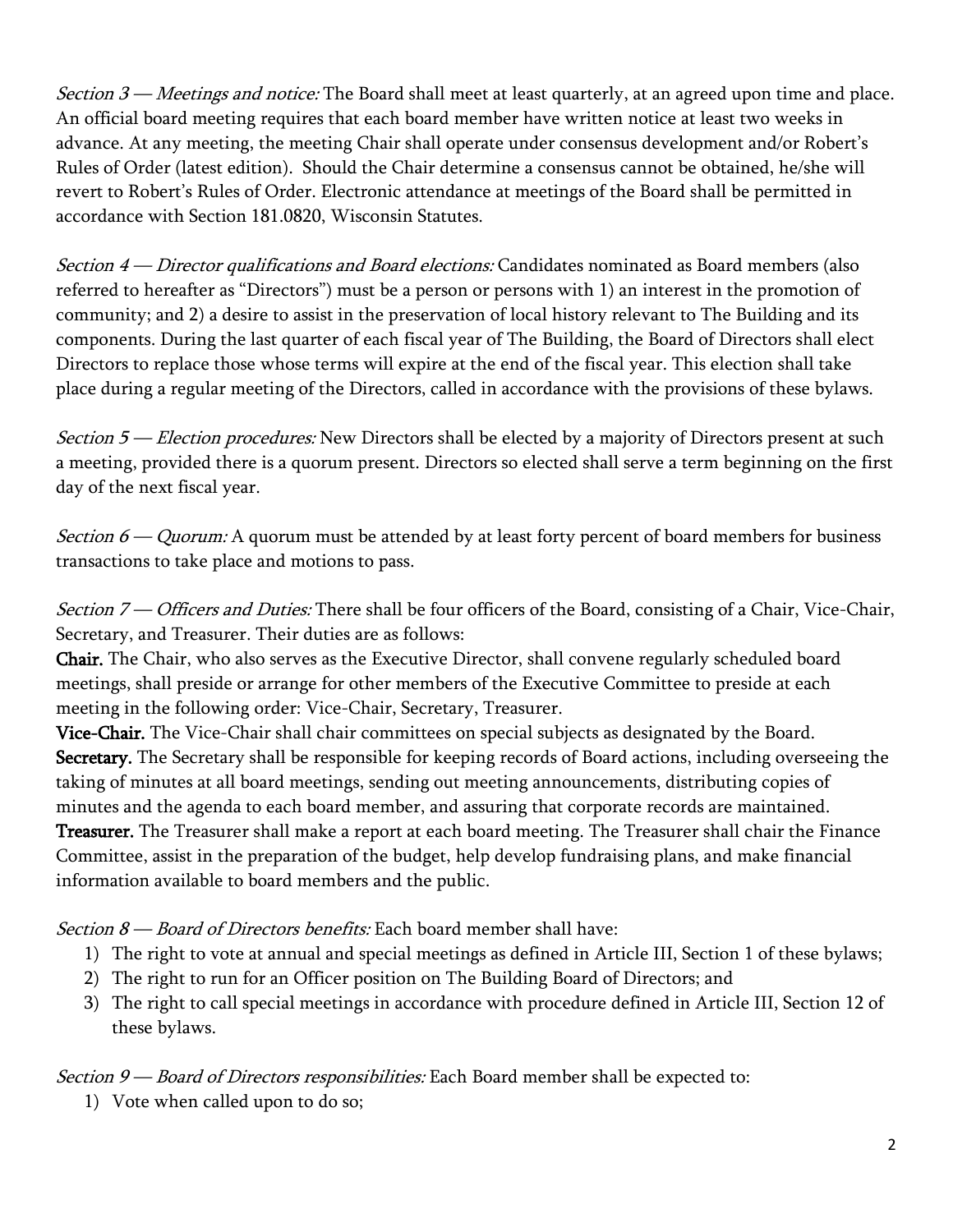- 2) Serve as a Building ambassador to the community; and
- 3) Support the mission, goals, and work of The Building.
- 4) Agree and adhere to all guidelines as directed in the Board of Directors Document (Addendum II).

*Section*  $10$  *— Vacancies:* When a vacancy on the board exists mid-term, the secretary must receive nominations for new members from present board members two weeks in advance of a board meeting. These nominations shall be sent out to board members with the regular board meeting announcement, to be voted upon at the next board meeting. These vacancies will be filled only to the end of the particular board member's term.

*Section 11* — *Resignation, termination, and absences:* Resignation from the board must be in writing and received by the secretary. A board member shall be terminated from the board due to excess absences, more than two unexcused absences from board meetings in a year. A board member may be removed for other reasons that are deemed detrimental to the mission and purpose of The Building by a two-thirds vote of the remaining Directors. Excused absences shall not count toward possible termination of board duties.

Section  $12$  — Special meetings: Special meetings of the board shall be called upon the request of the Chair, or one-third of the board. Notices of special meetings shall be sent out by the Secretary to each board member at least two weeks in advance.

Section 13 — Presumption of Assent: At all meetings of the Board or Board Committees, there shall be a presumption of assent unless a Director specifically requests a notation of dissent.

Section  $14$  – Action Without Meeting: Any action of the Board may be taken without a meeting in accordance with Section 181.0821, Wisconsin Statutes.

Section 15 — Conflict of Interest: Directors shall not conduct private business in any manner which places them at a special advantage because of their association with The Building. In case of a clear conflict of interest, the Director will be excused from voting on an item so constituted. The Board may adopt a separate Conflict of Interest policy if the Board determines, in its sole and absolute discretion, that such a policy is in the best interests of The Building.

## ARTICLE IV — COMMITTEES

*Section 1* — *Committee formation:* The board may create committees as needed, such as fundraising, housing, public relations, data collection, etc. The board Chair appoints all committee chairs.

Section 2 — Executive Committee: The four officers serve as the members of the Executive Committee. Except for the power to amend the articles of incorporation and bylaws, the Executive Committee shall have all the powers and authority of the Board of Directors in the intervals between meetings of the Board of Directors, and is subject to the direction and control of the full board.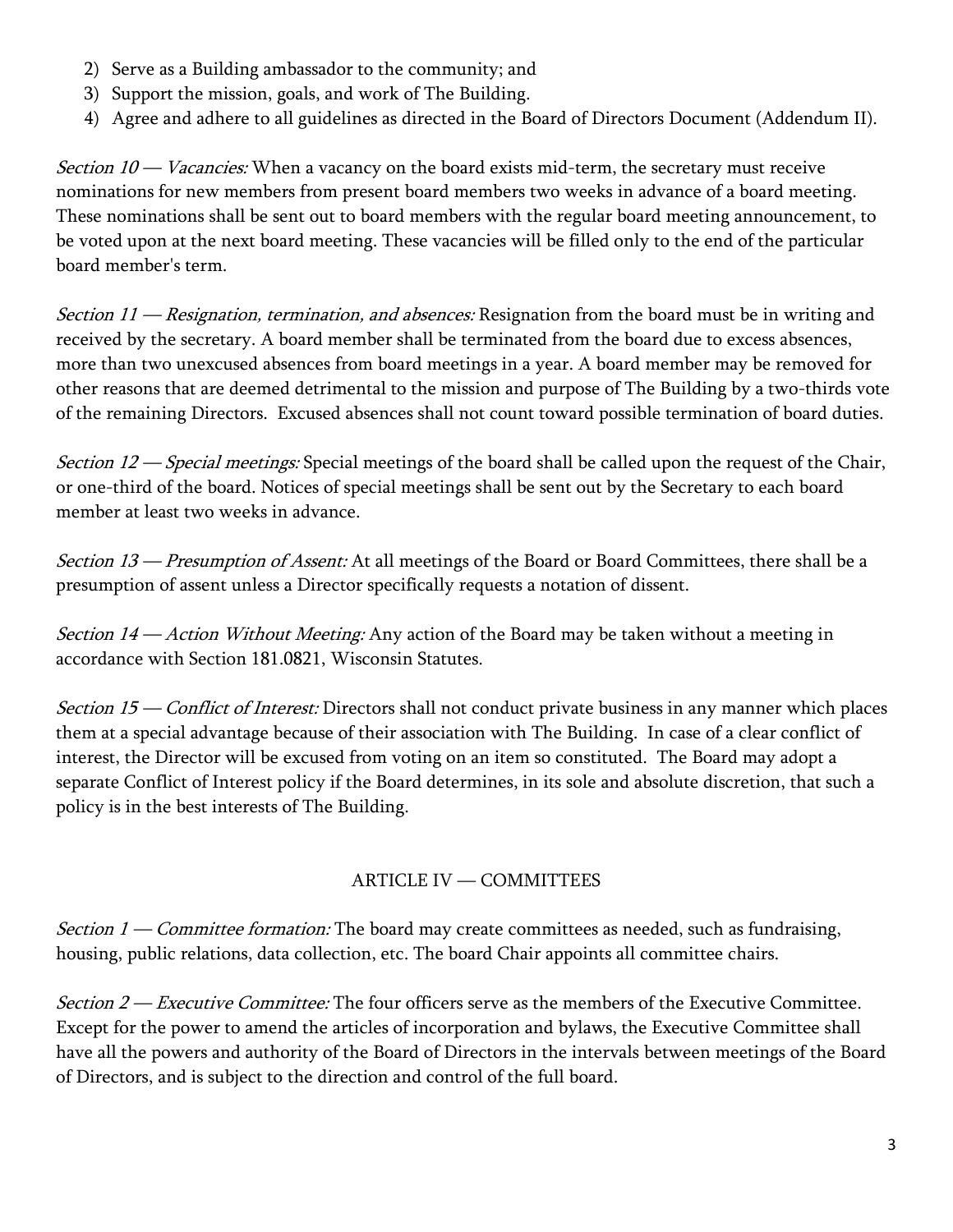Section  $3$  — Finance Committee: The Treasurer is the Chair of the Finance Committee, which includes three other board members. The Finance Committee is responsible for developing and reviewing fiscal procedures, fundraising plan, and annual budget with staff and other board members. The Board must approve the budget and all expenditures must be within budget. Any major change in the budget must be approved by the Board or the Executive Committee. The fiscal year shall be the calendar year. Annual reports are required to be submitted to the board showing income, expenditures, and pending income. The financial records of the organization are public information and shall be made available to board members and the public.

Section 4 — Grant and Fundraising Committee: The Grant Development Director is the Chair of the Grant and Fundraising Committee, which includes a minimum of 3 other board members and can also include public non-member volunteers. The Grant and Fundraising Committee is responsible for researching, application of, documentation and appropriation of, and stewardship of all grants and fundraising that is allocated for Maple Place Inc. The Grant and Fundraising Committee reports directly to the Executive Committee with all reports, meetings, and grant research and development.

Section 5 — Marketing and Advertising Committee: The Marketing Director is Chair of the Marketing and Advertising committee, which includes at least 2 other board members and can also include public nonmember volunteers. The Marketing and Advertising Committee is responsible for all public relations work on behalf of Maple Place Inc., as well as all in-person, paper, and social media marketing and advertising, including all events sponsored by Maple Place Inc.; should these events include fundraising, the Marketing Director and Marketing and Advertising Committee should collaborate with the Grant and Fundraising Committee for more effective and efficient communication and planning. The Marketing and Advertising Committee is also in charge of fostering positive relationships with the public.

Section 6 — Decoration Committee: The Decoration Director is the Chair of the Decoration Committee, which includes at least 2 other board members and is responsible for all beautification projects on behalf of Maple Place Inc., including but not limited to: front window displays; event decorating; interior decorating and design; and exterior decorating and design. Should any decorating involve gardening and/or botanicals, the Decoration Committee should collaborate with the Botanical Committee for more effective and efficient communication and planning.

Section 7 — Botanicals and Landscape Committee: The Botanical Director is the Chair of the Botanicals and Landscape Committee, which includes at least 2 other board members. The Botanical Committee is responsible for all foliage and landscape-based projects involving Maple Place Inc. and is responsible for selection of displays for the front planters throughout the year. The Botanicals and Landscape Committee is also responsible for the planning, designing, maintenance, and stewardship of the Maple Place Inc. community courtyard and gardens.

ARTICLE V — DIRECTOR AND STAFF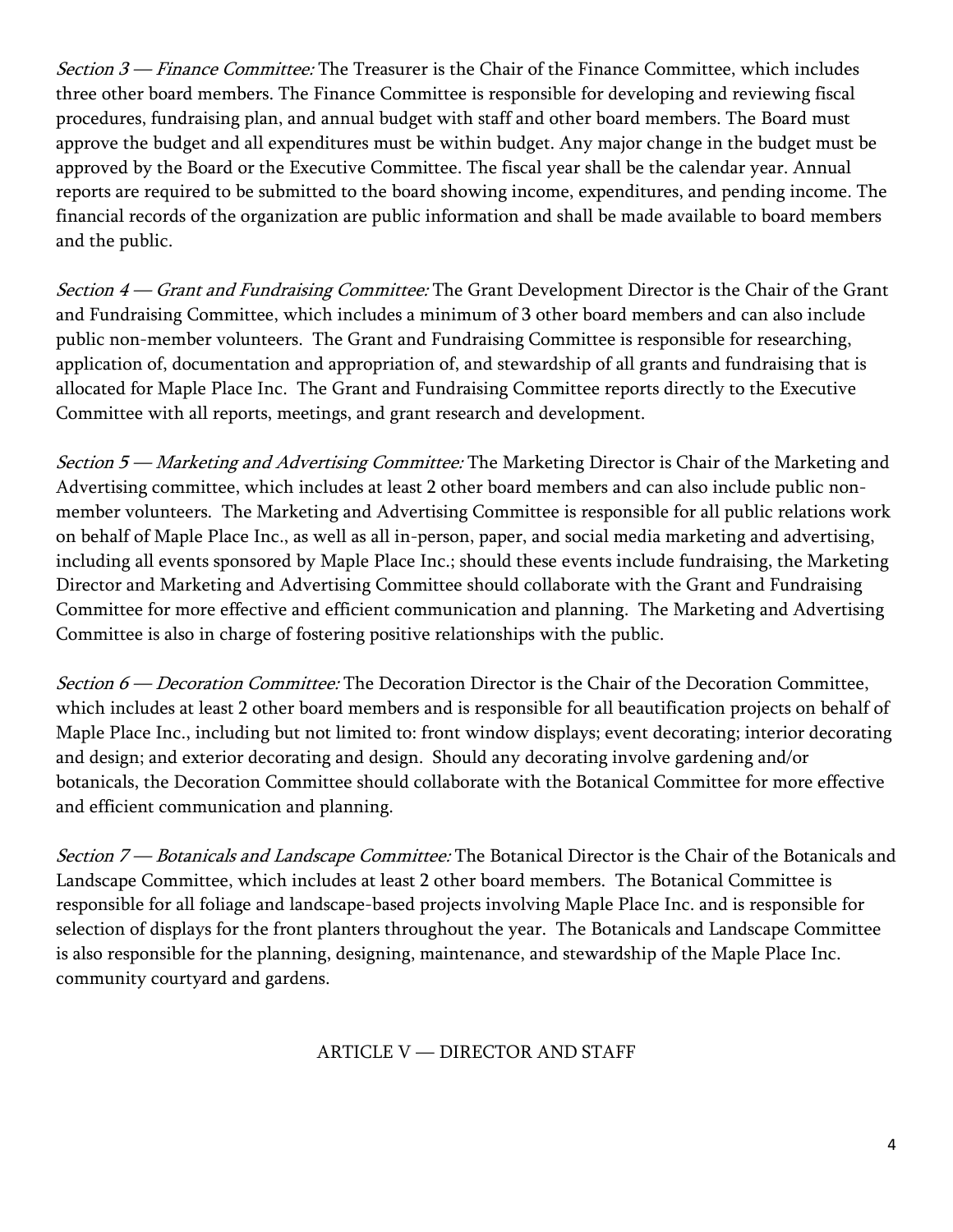Section  $1$  — Executive Director: The Executive Director, who also serves as the Chair of the Board of Directors, is appointed/elected by the Board of Directors. In addition to the duties as Chair, the Executive Director has day-to-day responsibilities for The Building, including carrying out The Building's goals and policies. The Executive Director will attend all board meetings, report on the progress of The Building, answer questions of the board members, and carry out the duties described in the job description. The Board can designate other duties as necessary, which may include but are not limited to: hiring, discharging, directing, and supervising all other employees in accordance with Federal and State Law Provisions and the Employee Handbook.

## ARTICLE VI — CONTRACTS, LOANS, INVESTMENTS, CHECKS, AND DEPOSITS

*Section 1* — *Contracts:* The Board must approve all contracts entered into on behalf of The Building.

Section  $2 -$  Loans: The Board must by resolution approve all loans or indebtedness contracted on behalf of or in the name of The Building.

*Section*  $3$  *— Investments:* The Board must approve all investments of The Building's funds.

Section 4 – Checks, Drafts, Etc.: All checks, drafts, or other orders for the payment of money, notes, or other evidence of indebtedness issued in the name of The Building shall be signed by the Chair, Treasurer, or other designee. Only one signature is required for any of the above transactions. If any amount for payment being issued exceeds \$500.00, board approval with two-thirds majority vote must be granted prior to issuing payment; all payments less than \$500.00 may be issued by either the chair or treasurer without board approval.

Section 5 — Deposits: All funds of The Building not otherwise employed shall be deposited from time to time to the credit of The Building in such banks, credit unions, trust companies, or other depositories as may be selected under the authority of a resolution of the Board.

# ARTICLE VII — AMENDMENTS

*Section*  $1 - A$  *mendments:* These bylaws may be amended when necessary by two-thirds majority of the Board of Directors. Proposed amendments must be submitted to the secretary to be sent out with regular board announcements.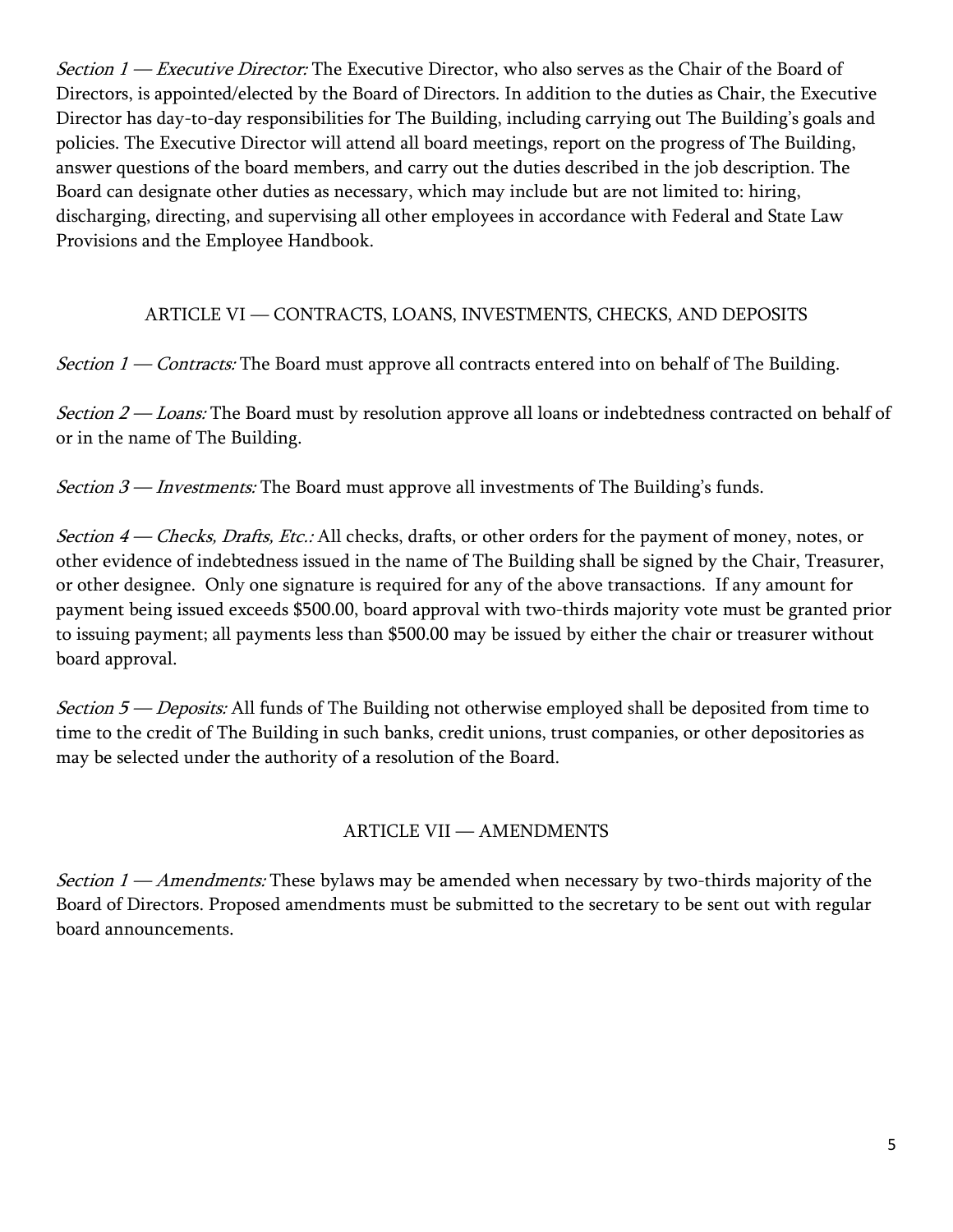#### **CERTIFICATION**

These bylaws were approved at a meeting of the Board of Directors by a two-thirds majority vote on May 31, 2018.

Inllip J. Adameryk

Secretary Date

5/31/18

Board Revisions: "Addendum I — Nonprofit Bylaw Provision: Conflicts of Interest" added on May 31, 2018. By: Phillip J. Adamczyk, Corporate Secretary

Board Revisions added on January 19, 2019:

- "Addendum II Board of Directors Roles and Responsibilities Document".
- "Addendum III Reimbursement Procedures Document".
- Updated Article III, Section 1 wordage; expanded reimbursement explanation linked with addition of Addendum III.
- Updated Article III, Section 9, adding item #4: Board members must "Agree and adhere to all guidelines as directed in the Board of Directors Document (Addendum II)."
- Updated Article III, Section 11: expanded attendance clause and provided further explanation on attendance requirements and reasons for expulsion/dismissal, as well as clause for excused absences.
- Updated Article IV (Committees), adding Sections 4-7.
- Updated Article VI, Section 4: Added clause detailing board approval for expenditures totaling more than \$500.00.

By: Phillip J. Adamczyk, Corporate Secretary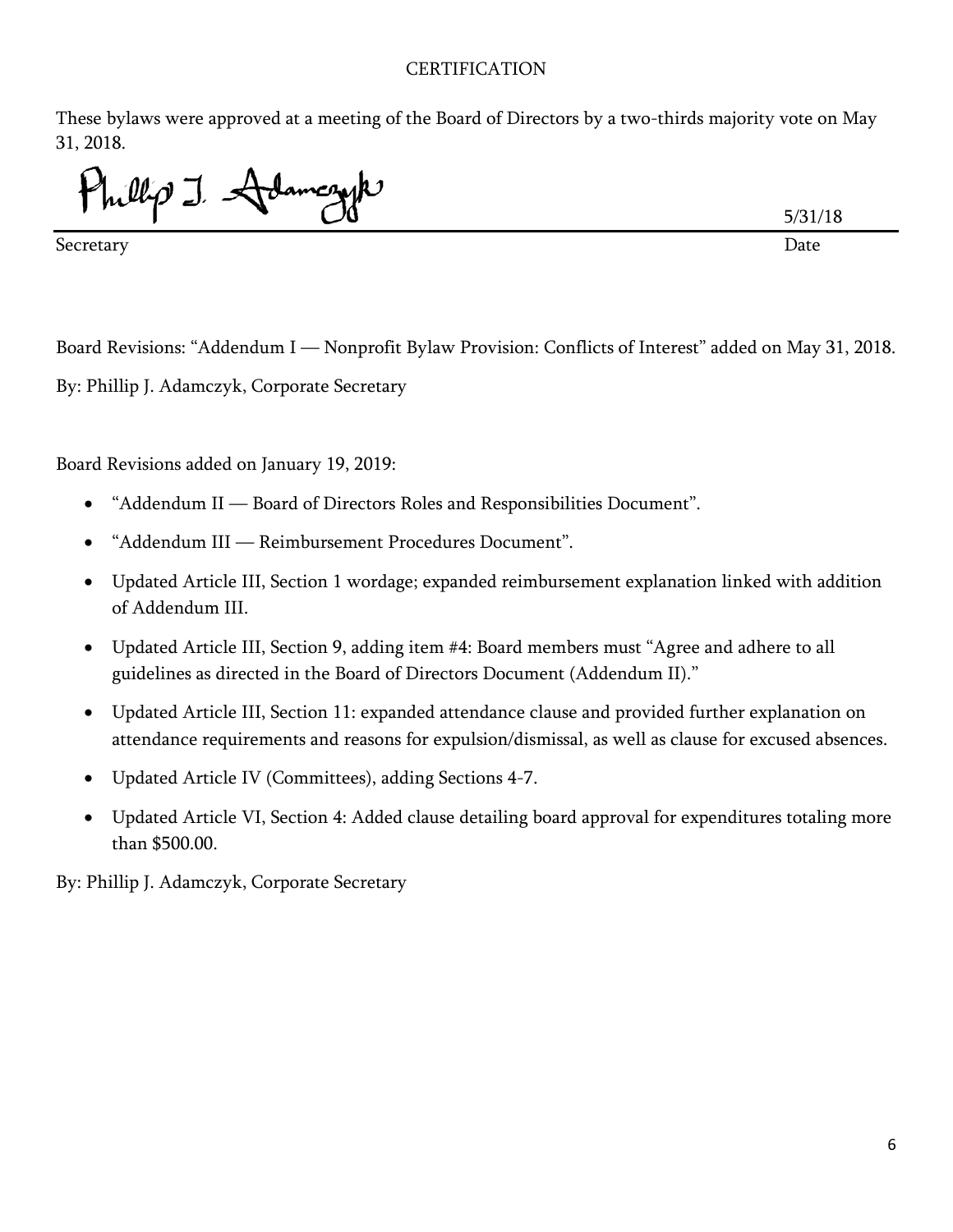#### ADDENDUM I — NONPROFIT BYLAW PROVISION: CONFLICTS OF INTEREST

# Article I Purpose

The purpose of the conflict of interest policy is to protect this tax-exempt organization's (Maple Place Inc.) interest when it is contemplating entering into a transaction or arrangement that might benefit the private interest of an officer or director of The Building or might result in a possible excess benefit transaction. This policy is intended to supplement but not replace any applicable state and federal laws governing conflict of interest applicable to nonprofit and charitable organizations.

# Article II **Definitions**

#### 1. Interested Person

Any director, principal officer, or member of a committee with governing board delegated powers, who has a direct or indirect financial interest, as defined below, is an interested person.

#### 2. Financial Interest

A person has a financial interest if the person has, directly or indirectly, through business, investment, or family:

a. An ownership or investment interest in any entity with which The Building has a transaction or arrangement,

b. A compensation arrangement with the Organization or with any entity or individual with which The Building has a transaction or arrangement, or

c. A potential ownership or investment interest in, or compensation arrangement with, any entity or individual with which The Building is negotiating a transaction or arrangement.

Compensation includes direct and indirect remuneration as well as gifts or favors that are not insubstantial. A financial interest is not necessarily a conflict of interest. Under Article III, Section 2, a person who has a financial interest may have a conflict of interest only if the appropriate governing board or committee decides that a conflict of interest exists.

# Article III Procedures

#### 1. Duty to Disclose

In connection with any actual or possible conflict of interest, an interested person must disclose the existence of the financial interest and be given the opportunity to disclose all material facts to the directors and members of committees with governing board delegated powers considering the proposed transaction or arrangement.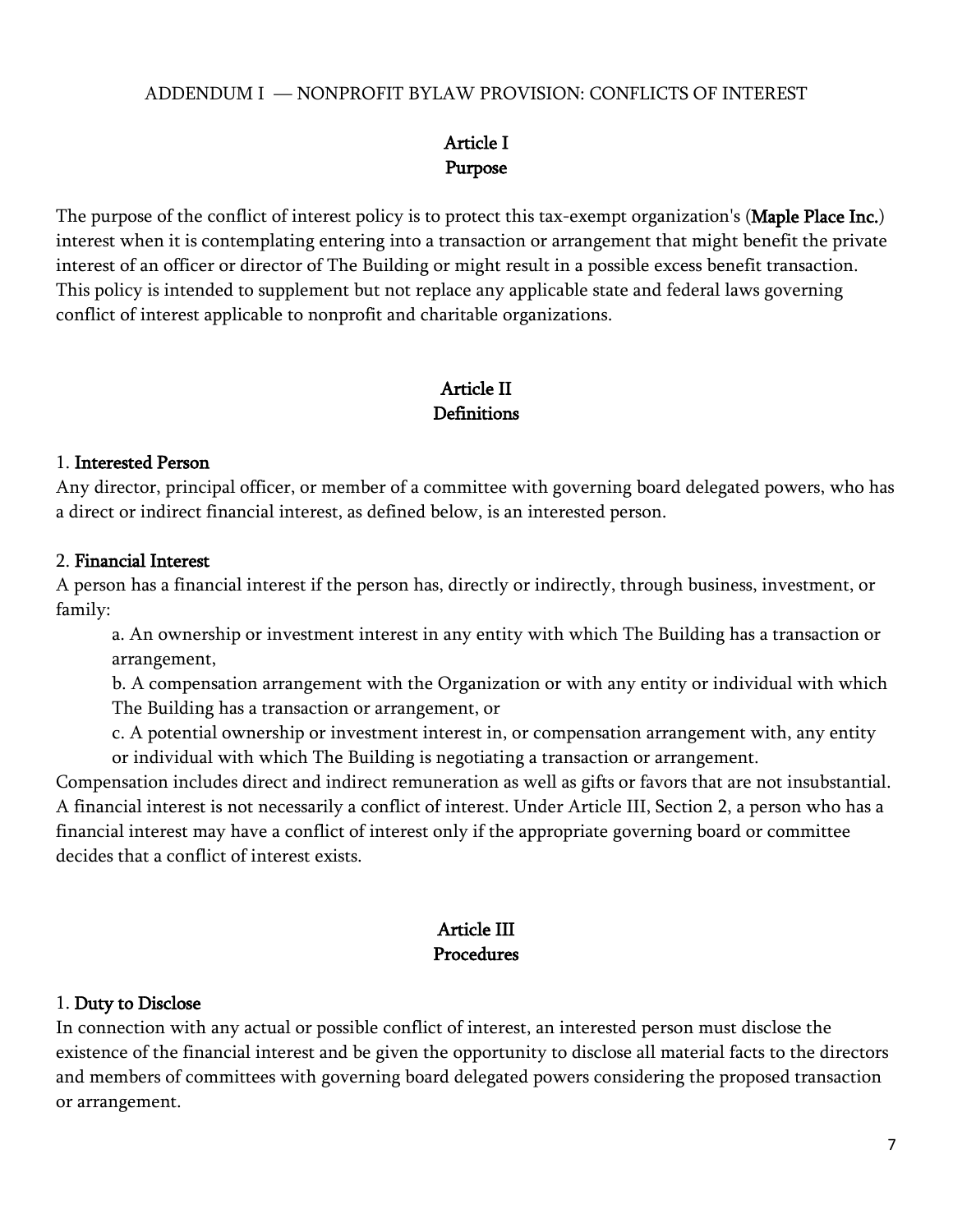#### 2. Determining Whether a Conflict of Interest Exists

After disclosure of the financial interest and all material facts, and after any discussion with the interested person, he/she shall leave the governing board or committee meeting while the determination of a conflict of interest is discussed and voted upon. The remaining board or committee members shall decide if a conflict of interest exists.

#### 3. Procedures for Addressing the Conflict of Interest

a. An interested person may make a presentation at the governing board or committee meeting, but after the presentation, he/she shall leave the meeting during the discussion of, and the vote on, the transaction or arrangement involving the possible conflict of interest.

b. The chairperson of the governing board or committee shall, if appropriate, appoint a disinterested person or committee to investigate alternatives to the proposed transaction or arrangement.

c. After exercising due diligence, the governing board or committee shall determine whether The Building can obtain with reasonable efforts a more advantageous transaction or arrangement from a person or entity that would not give rise to a conflict of interest.

d. If a more advantageous transaction or arrangement is not reasonably possible under circumstances not producing a conflict of interest, the governing board or committee shall determine by a majority vote of the disinterested directors whether the transaction or arrangement is in The Building's best interest, for its own benefit, and whether it is fair and reasonable. In conformity with the above determination it shall make its decision as to whether to enter into the transaction or arrangement.

#### 4. Violations of the Conflicts of Interest Policy

a. If the governing board or committee has reasonable cause to believe a member has failed to disclose actual or possible conflicts of interest, it shall inform the member of the basis for such belief and afford the member an opportunity to explain the alleged failure to disclose.

b. If, after hearing the member's response and after making further investigation as warranted by the circumstances, the governing board or committee determines the member has failed to disclose an actual or possible conflict of interest, it shall take appropriate disciplinary and corrective action.

## Article IV Records of Proceedings

The minutes of the governing board and all committees with board delegated powers shall contain: a. The name/s of the person/s who disclosed or otherwise were found to have a financial interest in connection with an actual or possible conflict of interest, the nature of the financial interest, any action taken to determine whether a conflict of interest was present, and the governing board's or committee's decision as to whether a conflict of interest in fact existed.

b. The names of the persons who were present for discussions and votes relating to the transaction or arrangement, the content of the discussion, including any alternatives to the proposed transaction or arrangement, and a record of any votes taken in connection with the proceedings.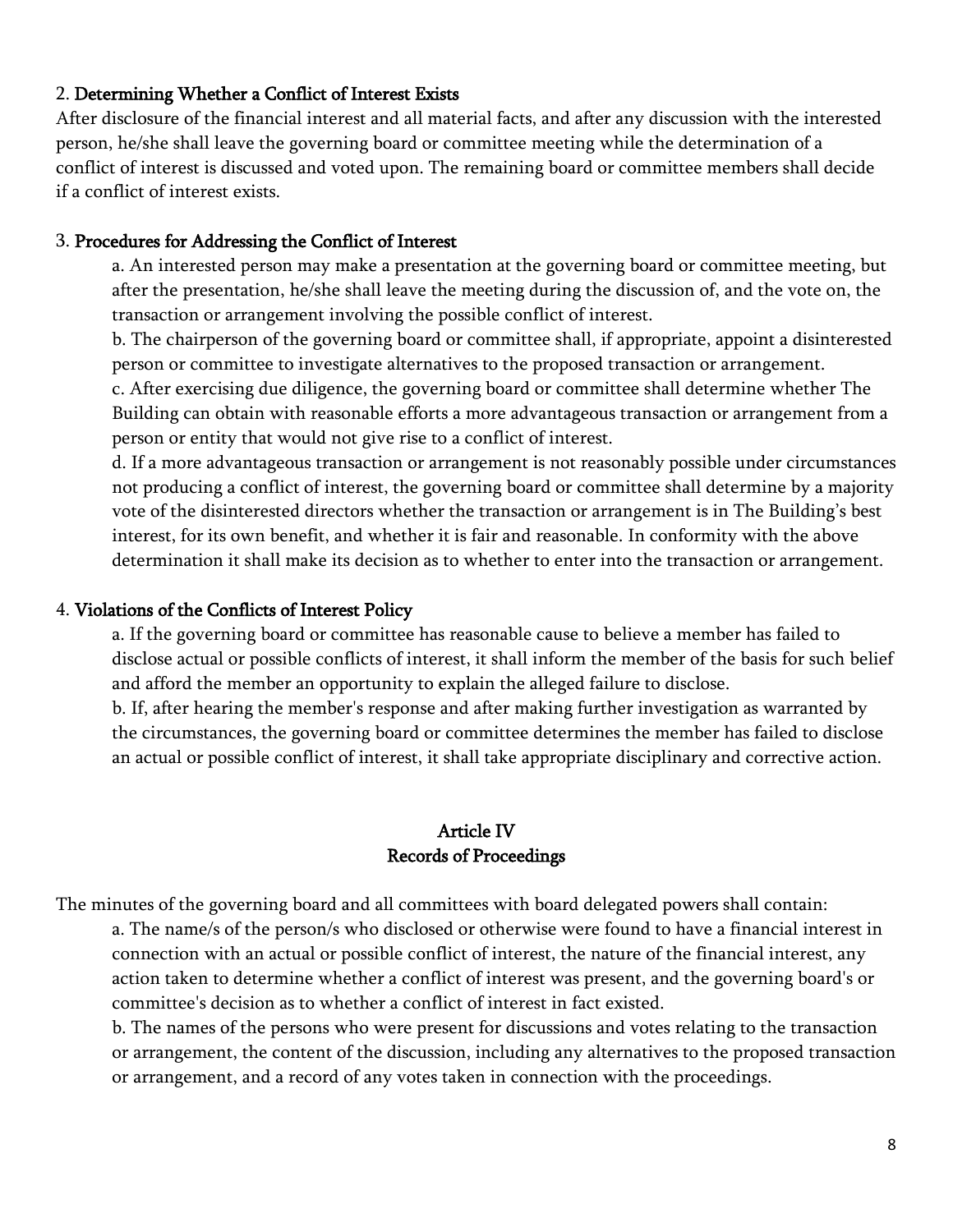# Article V Compensation

1. A voting member of the governing board who receives compensation, directly or indirectly, from The Building for services is precluded from voting on matters pertaining to that member's compensation.

2. A voting member of any committee whose jurisdiction includes compensation matters and who receives compensation, directly or indirectly, from The Building for services is precluded from voting on matters pertaining to that member's compensation.

3. No voting member of the governing board or any committee whose jurisdiction includes compensation matters and who receives compensation, directly or indirectly, from The Building, either individually or collectively, is prohibited from providing information to any committee regarding compensation.

# Article VI Annual Statements

Each director, principal officer and member of a committee with governing board delegated powers shall annually sign a statement which affirms such person:

- a. Has received a copy of the conflicts of interest policy;
- b. Has read and understands the policy;
- c. Has agreed to comply with the policy; and

d. Understands The Building is charitable and in order to maintain its federal tax exemption, it must engage primarily in activities which accomplish one or more of its tax-exempt purposes.

# Article VII Periodic Reviews

To ensure The Building operates in a manner consistent with charitable purposes and does not engage in activities that could jeopardize its tax-exempt status, periodic reviews shall be conducted. The periodic reviews shall, at a minimum, include the following subjects:

a. Whether compensation arrangements and benefits are reasonable, based on competent survey information, and the result of arm's length bargaining.

b. Whether partnerships, joint ventures, and arrangements with management organizations conform to The Building's written policies, are properly recorded, reflect reasonable investment or payments for goods and services, further charitable purposes and do not result in inurnment, impermissible private benefit or in an excess benefit transaction.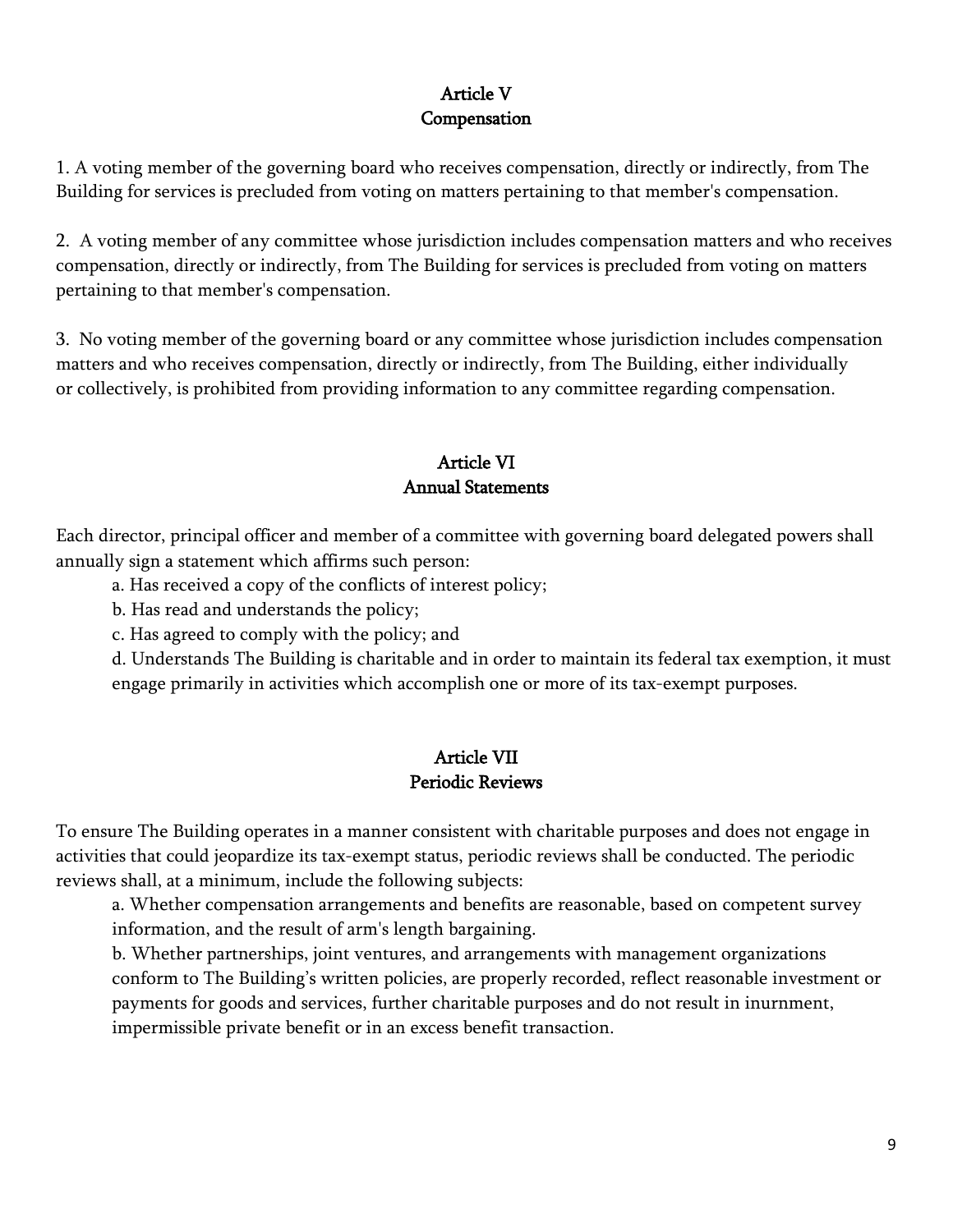# Article VIII Use of Outside Experts

When conducting the periodic reviews as provided for in Article VII, The Building may, but need not, use outside advisors. If outside experts are used, their use shall not relieve the governing board of its responsibility for ensuring periodic reviews are conducted.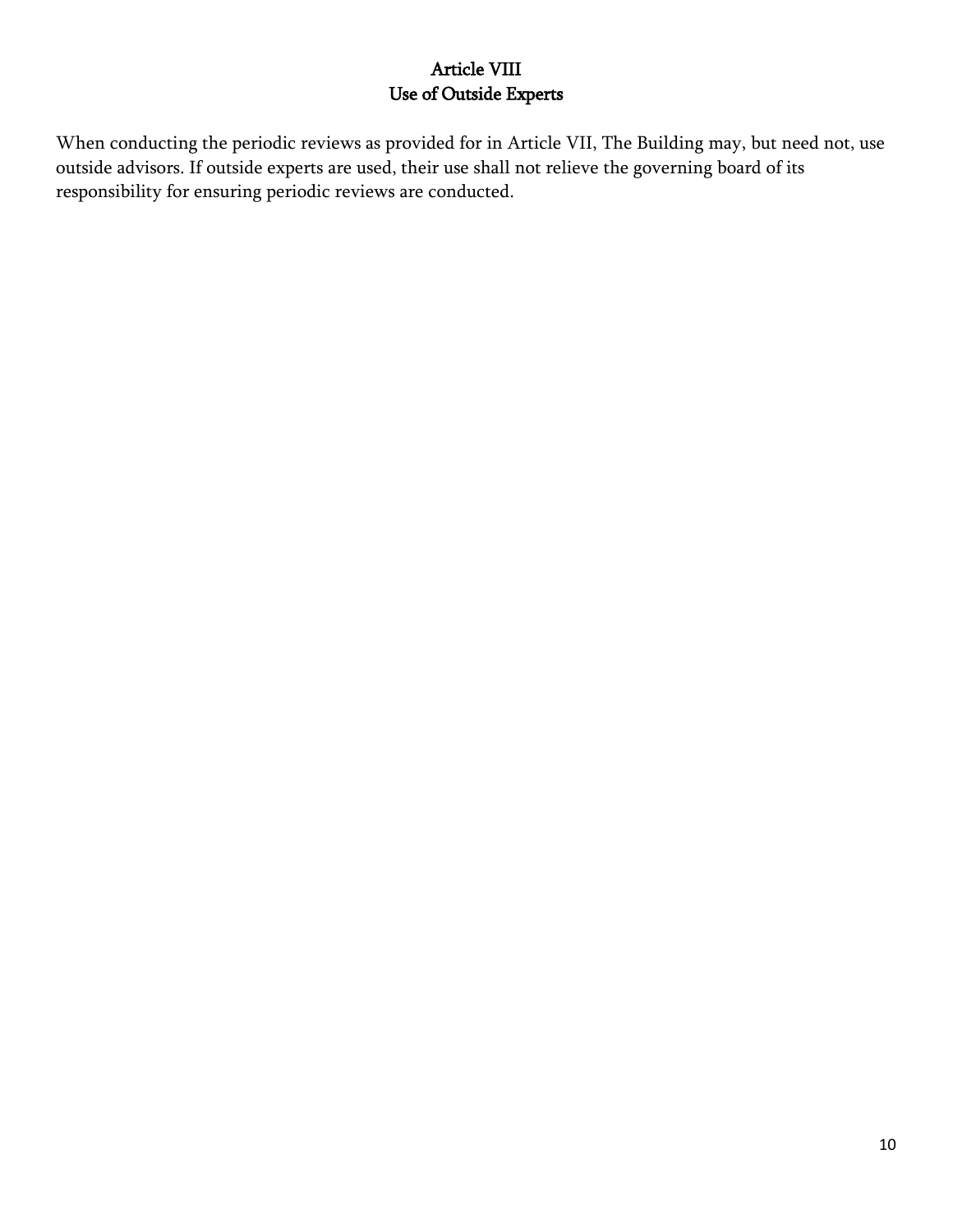# MAPLE PLACE INC. BOARD OF DIRECTORS RESPONSIBILITIES, DUTIES, AND EXPECTATIONS

## I. RESPONSIBILITIES OF THE BOARD

## A. GOVERNANCE

- 1. Adopt, and regularly review, Maple Place Inc.'s Mission and Vision statements, and review management's performance in achieving them.
- 2. Adopt, and regularly review, Maple Place Inc.'s Statement of Ethics and Values, and monitor the organization's performance in accordance with those principles.
- 3. Adopt, and regularly review, board written policies reflecting the Mission and Values of the organization, within which the Executive Director is authorized to manage the organization and to develop and implement operational plans to carry out the Mission.
- 4. Hire, monitor, appraise, advise, stimulate, support, reward, and, if deemed necessary or desirable, replace the Executive Director.
- 5. Ensure that management succession is properly planned.
- 6. Meet as a Board no fewer than six times a year. Focus on "what matters most," and apply the knowledge and experience of individual Board members to the major challenges facing the organization.
- 7. Establish Committee structure.
- 8. Annually review and approve the Executive Committee's performance review of the Executive Director, and establish compensation based on recommendations of the Executive Committee.
- 9. Approve appropriate compensation and benefit policies and practices.
- 10. Propose prospective board members and fill vacancies as needed. Ensure adequate orientation of new members. Ensure adoption and adequacy of Board leadership succession plan.
- 11. Periodically conduct self-review of Board performance (including its composition, organization, and responsibilities) and take steps to improve its performance.
- 12. Ensure that Maple Place Inc. has established appropriate policies to define and identify conflicts of interest throughout the organization and is diligent in its administration and enforcement of those policies.
- 13. Review compliance with relevant material laws affecting Maple Place Inc. and its programs and operations.

# B. FINANCE AND ADMINISTRATION

- 1. Ensure that Maple Place Inc.'s financial structure and funding plans will adequately support its current needs and long-range strategy.
- 2. Ensure that the Board is carrying out its fiduciary responsibilities, such as reviews of periodic and annual financial statements, funding plans, budgets and financial goals.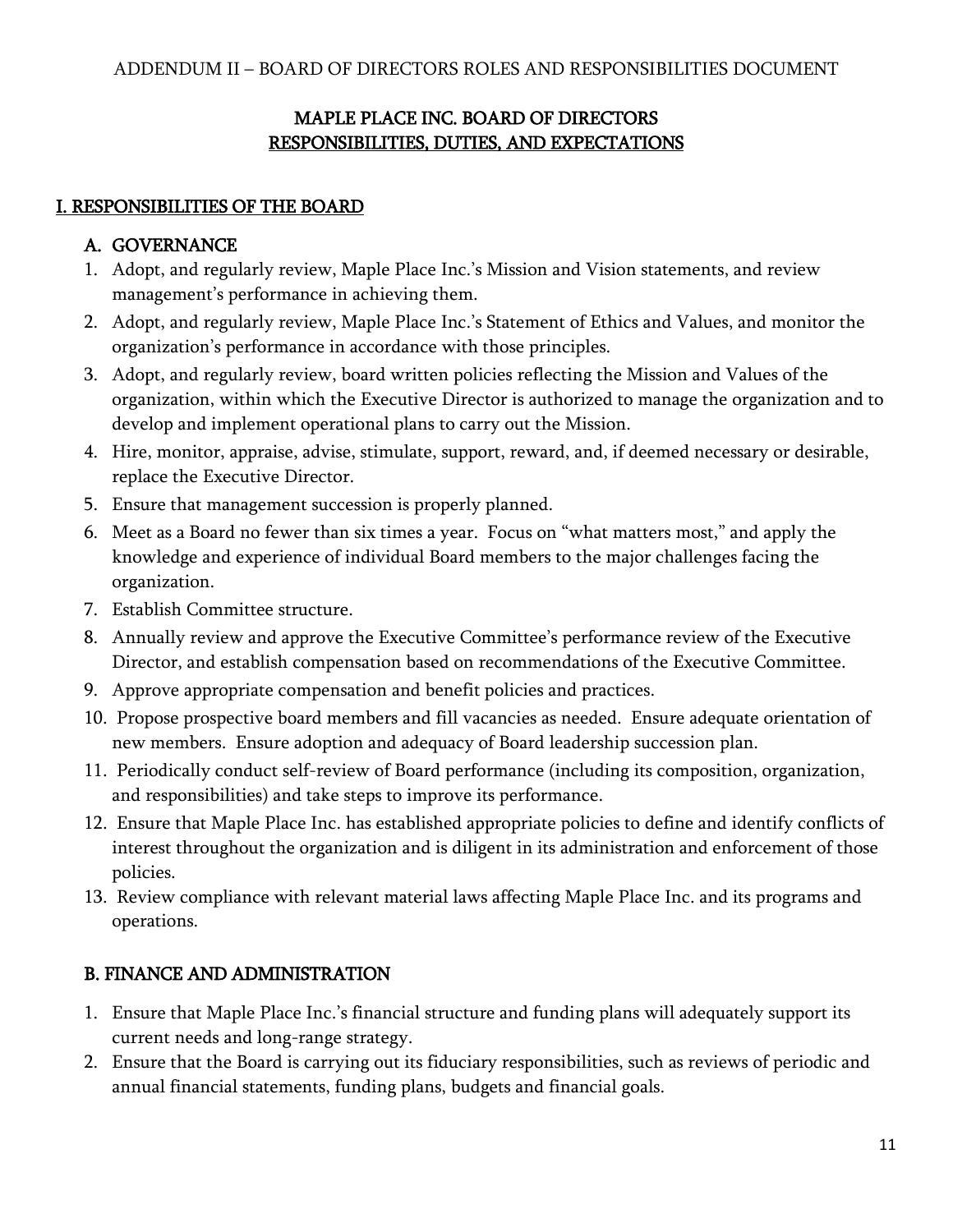- 3. Review results achieved by management compared with Maple Place Inc.'s Mission, Strategic Plan, and annual and long-range goals.
- 4. Approve major actions such as capital expenditures on all projects over authorized limits and major changes in programs and services.
- 5. Ensure that the Board, its committees, members, donors, and the public are adequately informed of the financial condition of the organization and its operations through internal and published reports, or other appropriate method.
- 6. Ensure that published reports properly reflect the operating results and financial condition of the organization.
- 7. Appoint independent auditors, review audit reports, and review management letters with the Executive Director.
- 8. Ensure that adequate risk management policies are established and implemented.

# II. RESPONSIBILITIES OF EACH INDIVIDUAL BOARD MEMBER

- 1. Be loyal to Maple Place Inc., always exercising Board powers in the interest of Maple Place Inc., and not for the interest of the individual Director or others.
- 2. Be informed about Maple Place Inc.'s Mission and Vision, Strategic and Operating plans, policies, and programs. Work with the rest of the Board to review, approve and oversee Maple Place Inc.'s Mission, and review performance in achieving it. Be an avid proponent of the Mission, and inform others about Maple Place Inc., its Mission, Vision and programs.
- 3. Ensure legal and ethical integrity, and maintain accountability and transparency to members, funders, donors, other constituents and the general public.
- 4. Prepare for, attend, and participate actively in Board and Committee meetings, and special events. Serve on Committees and undertake special assignments willingly and enthusiastically when asked. Provide candid and constructive advice, comments and criticism. Ask timely and substantive questions at Board and Committee meetings consistent with conscience and conviction, while supporting the majority decision on issues decided by the Board.
- 5. Will make a personal, tax-deductible contribution once a year by June  $1<sup>st</sup>$  at a level reasonable to the individual.
- 6. Be familiar with and follow conflict-of-interest policies, and submit an annual Conflict of Interest Report.
- 7. Participate in the generation and approval of policies focusing on mission, finances, and income. Ensure that programs are consistent with the Mission.
- 8. Suggest possible nominees for election to the Board, who can make significant contributions to the work of the Board and the organization.
- 9. Keep up to date on developments in and affecting the nonprofit sector.
- 10. Provide moral and professional support, and be available as resources, to the Executive Director. Respect existing time commitments and priorities of staff.
- 11. Avoid involvement in all political campaigns in the name of Maple Place Inc., unless directed by the Board or Executive Director to question or present an advocacy issue on behalf of the organization to a potential candidate.
- 12. Maintain confidentiality of the Board's executive session actions.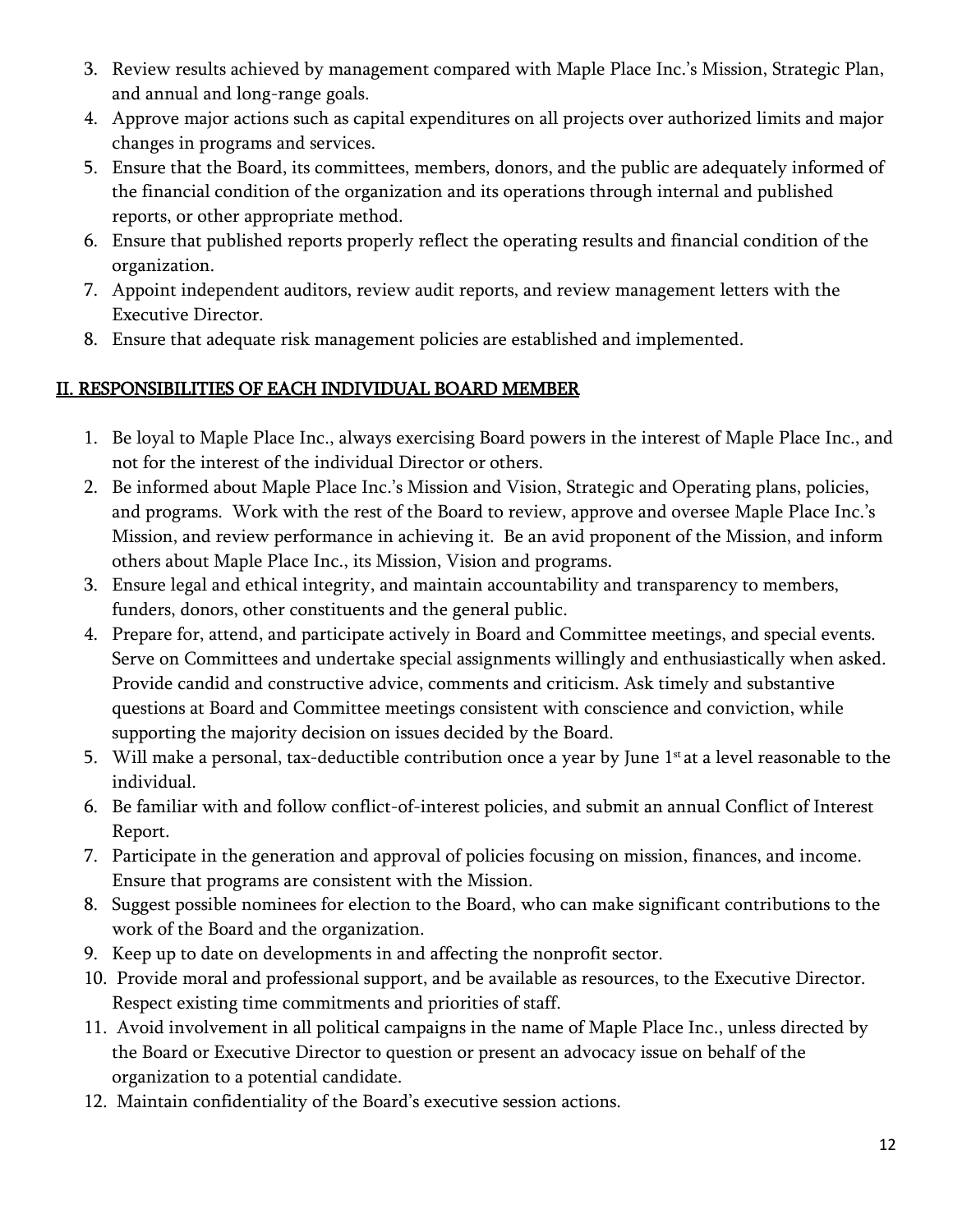## III. BOARD MEMBER LEGAL DUTIES

- 1. Duty of Care: Take care of the nonprofit by ensuring prudent use of all assets, including facility, people, and good will.
- 2. Duty of Loyalty: Ensure that the nonprofit's activities and transactions are, first and foremost, advancing its mission; Recognize and disclose conflicts of interest; Make decisions that are in the best interest of the nonprofit corporation; not in the best interest of the individual board member (or any other individual or for-profit entity).
- 3. Duty of Obedience: Ensure that the nonprofit obeys applicable laws and regulations; follows its own bylaws; and that the nonprofit adheres to its stated corporate purposes/mission.

## IV. BOARD MEMBER EXECUTIVE DUTIES

- 1. Determine the organization's mission and purpose.
- 2. Select the Executive Director.
- 3. Support the Executive Director and review his/her performance.
- 4. Ensure effective organizational planning.
- 5. Ensure adequate resources.
- 6. Manage resources effectively.
- 7. Determine and monitor the organization's programs and services.
- 8. Enhance the organization's public image.
- 9. Assess its own performance.

## V. BOARD MEMBER EXPECTATIONS

- 1. Believe in and be an active advocate and ambassador for the values, mission and vision of the organization.
- 2. Work with fellow board members to fulfill the obligations of board membership.
- 3. Meeting attendance of at least 85% of all scheduled meetings for the calendar year and active participation at all meetings.
- 4. Prepare for meetings by reviewing materials and bringing the materials to meetings.
- 5. Keep informed about the organization, its issues, and its connection to the community.
- 6. Help support the charitable contributions operation, fundraising, and grant writing of the organization.
- 7. Be available to serve as a committee chair or member.
- 8. Work in partnership with and respect the authority of the organization's leadership staff.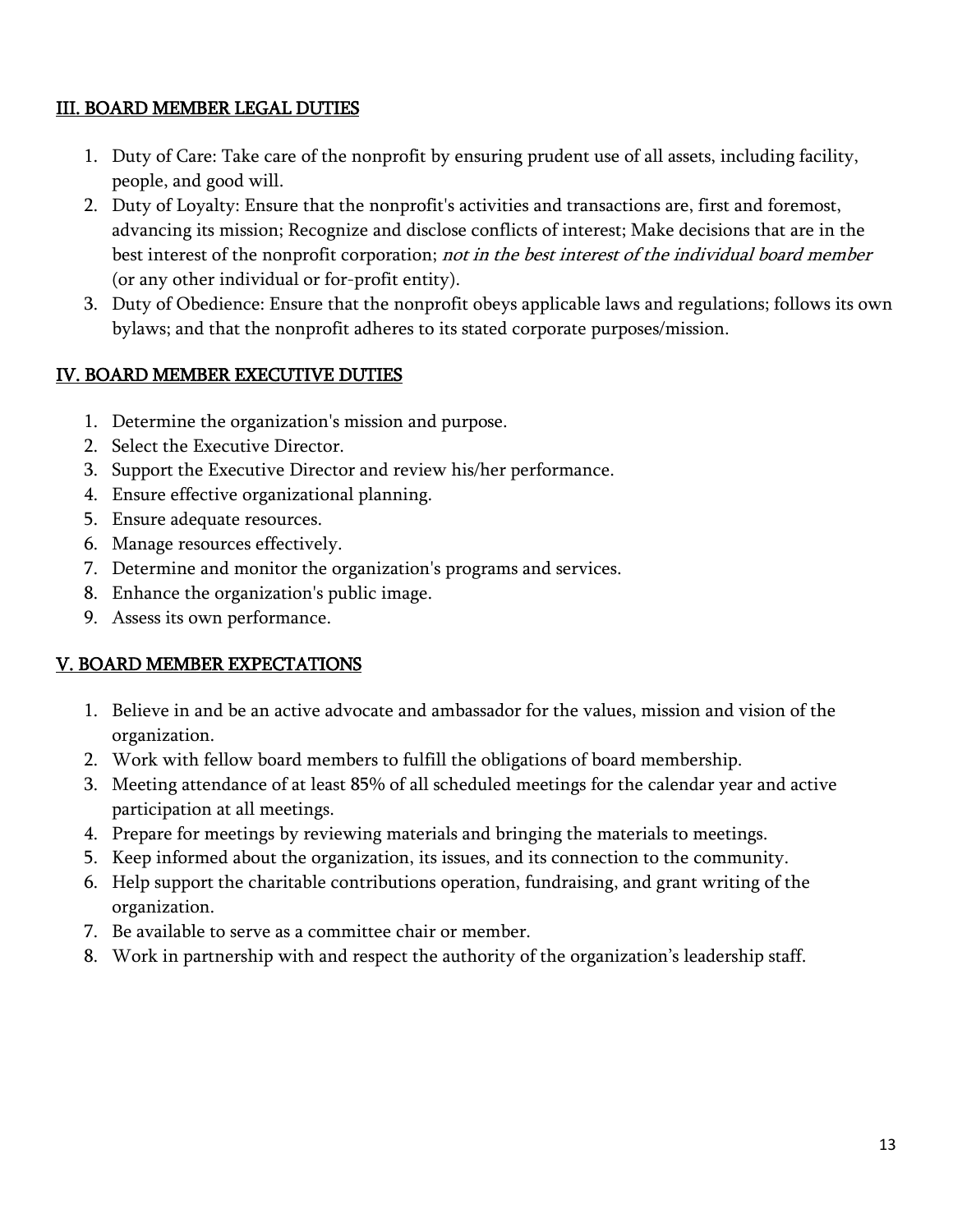## **CERTIFICATION**

I hereby certify that I have read and understood all rights, responsibilities, benefits, and obligations that I am entitled to as a board member of Maple Place Inc. and hereby acknowledge acceptance of said items.

Board Member Name (Printed) Signature Signature Date